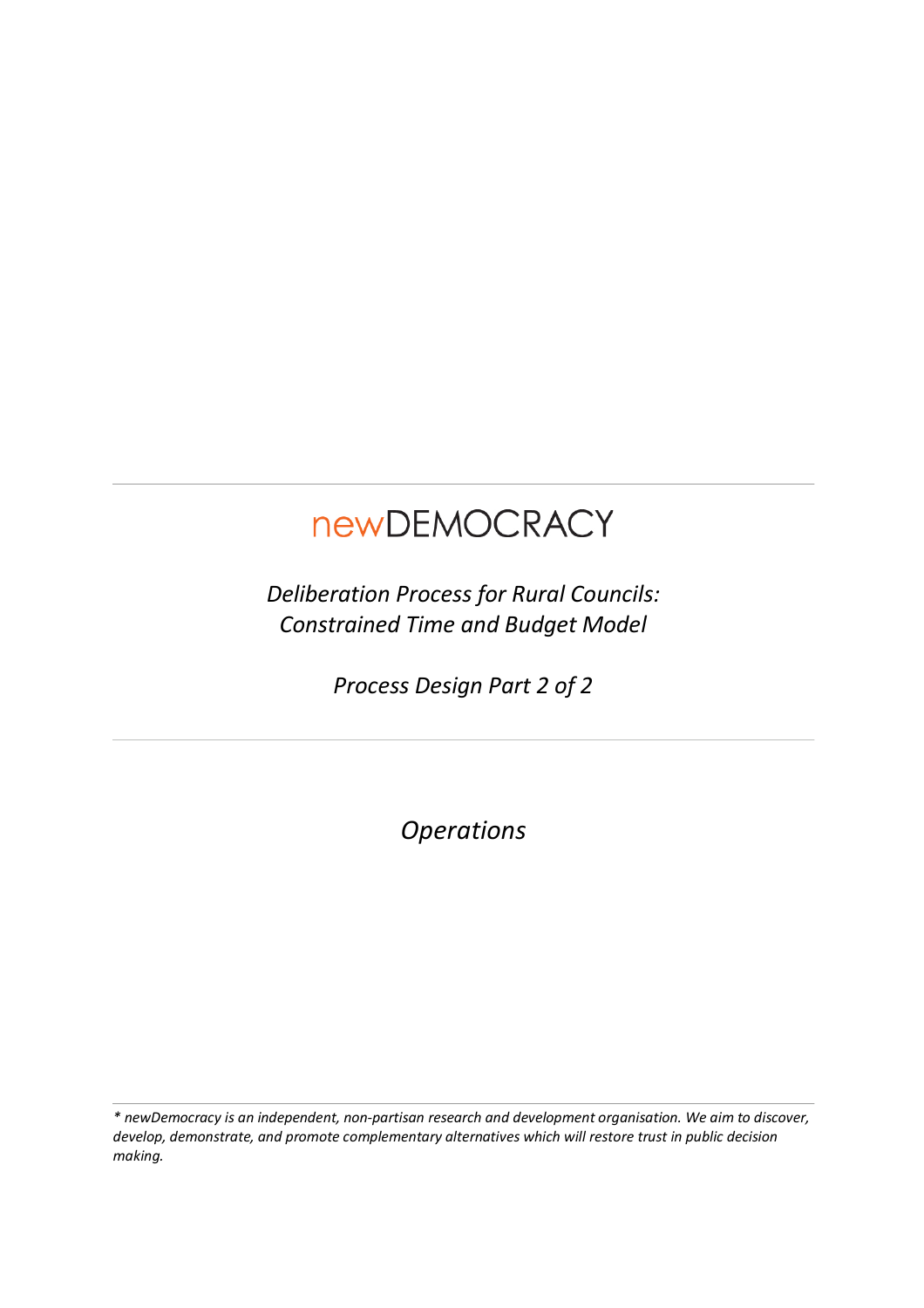#### *1. Operational roles and responsibilities*

The newDemocracy Foundation approaches our work as a collaboration with the government, agency or council which auspices the project. Our experience is that this is the most effective way to explore how to rebuild trust in government decision making. By working in partnership, we can apply the principles of meaningful deliberation to a variety of models, using this as real-life research and development to create a fundamental change in how we do democracy.

In any collaboration, there must be distinct roles and responsibilities assigned. For the purposes of the any project originating from this design, newDemocracy is able to offer advice and clarification. However, this process is designed to be low cost (zero cost) and requires Council to take on added responsibility.

Communication, administrative, technical, promotional and other logistical support will be provided by Council. This will be coordinated by the nominated project management liaison within Council. It is crucial that allocation of necessary internal resources is considered and agreed by Council before the project commences.

Further to this, a skilled facilitator, experienced with deliberative methods, will be required. newDemocracy always recommends that due to experimental nature of our deliberative projects, that it is advantageous that the facilitator be well versed in newDemocracy-style processes.

A summary of the core roles and responsibilities for each participant in the process is outlined below.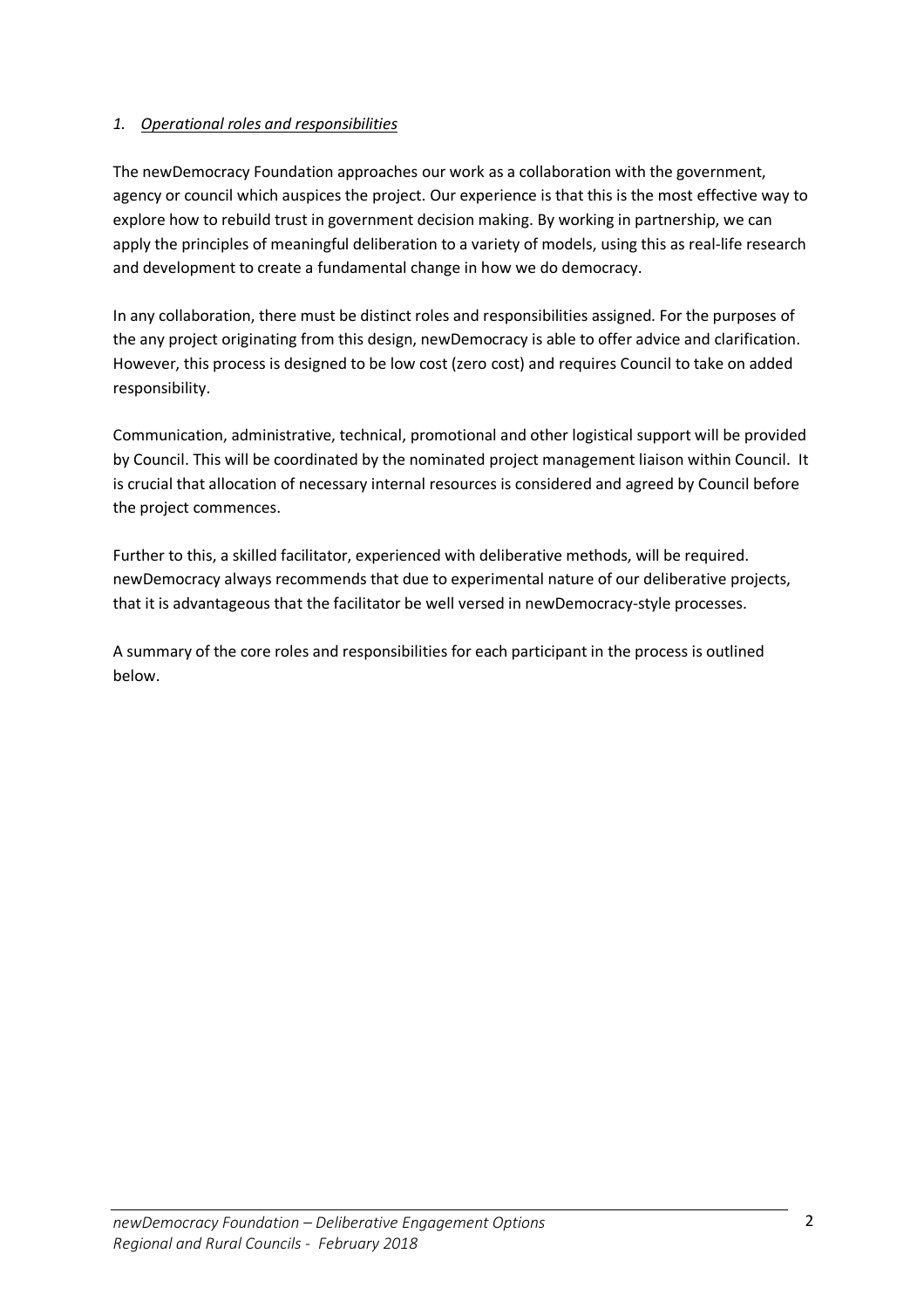| Participant       | <b>Roles and responsibilities</b>                                                        |
|-------------------|------------------------------------------------------------------------------------------|
| Council (elected) | Endorse and support the project.<br>$\bullet$                                            |
|                   | Participate in pre-commencement planning sessions to explore fine-grain<br>$\bullet$     |
|                   | project detail and provide crucial input to the final process design.                    |
|                   | Actively advocate for the use of a deliberative process to provide valuable<br>$\bullet$ |
|                   | input to Council's long-term planning.                                                   |
|                   | Act as a conduit for stakeholders and interested community members by<br>$\bullet$       |
|                   | providing information and advice about the process.                                      |
| Council (staff)   | Provide unedited databases and/or records through which to generate a<br>$\bullet$       |
|                   | pool of potential participants for which the random recruitment and be                   |
|                   | conducted.                                                                               |
|                   | Support other face-to-face recruitment mechanisms.<br>$\bullet$                          |
|                   | Develop and deliver a communication plan to support the project<br>$\bullet$             |
|                   | throughout.                                                                              |
|                   | Develop and produce the participants briefing book.<br>$\bullet$                         |
|                   | Provide responses to requests for information made by the panellists in a<br>$\bullet$   |
|                   | factual and non-leading manner.                                                          |
|                   | All administrative, technical, catering and logistical support required to<br>$\bullet$  |
|                   | deliver project.                                                                         |
| newDemocracy      | Detailed process design and advice to ensure the project is undertaken<br>$\bullet$      |
|                   | with public confidence and transparency.                                                 |
|                   | Support for all elements of the recruitment process including hosting of<br>$\bullet$    |
|                   | online registrations, random stratification, selection, confirmation and                 |
|                   | orientation.                                                                             |
|                   | Detailed collaboration with project facilitator(s) to support best-practice<br>٠         |
|                   | design and delivery of sessions.                                                         |
|                   | Advice and support for the coordination of the stakeholder engagement<br>$\bullet$       |
|                   | and submission process.                                                                  |
|                   | Communication and media support to Council as required.<br>$\bullet$                     |
| Independent       | Collaboratively design and deliver the deliberative project to the brief of<br>$\bullet$ |
| Facilitator(s)    | this project design and in co-ordination with newDemocracy.                              |
|                   | Develop all necessary materials required for deliberation.                               |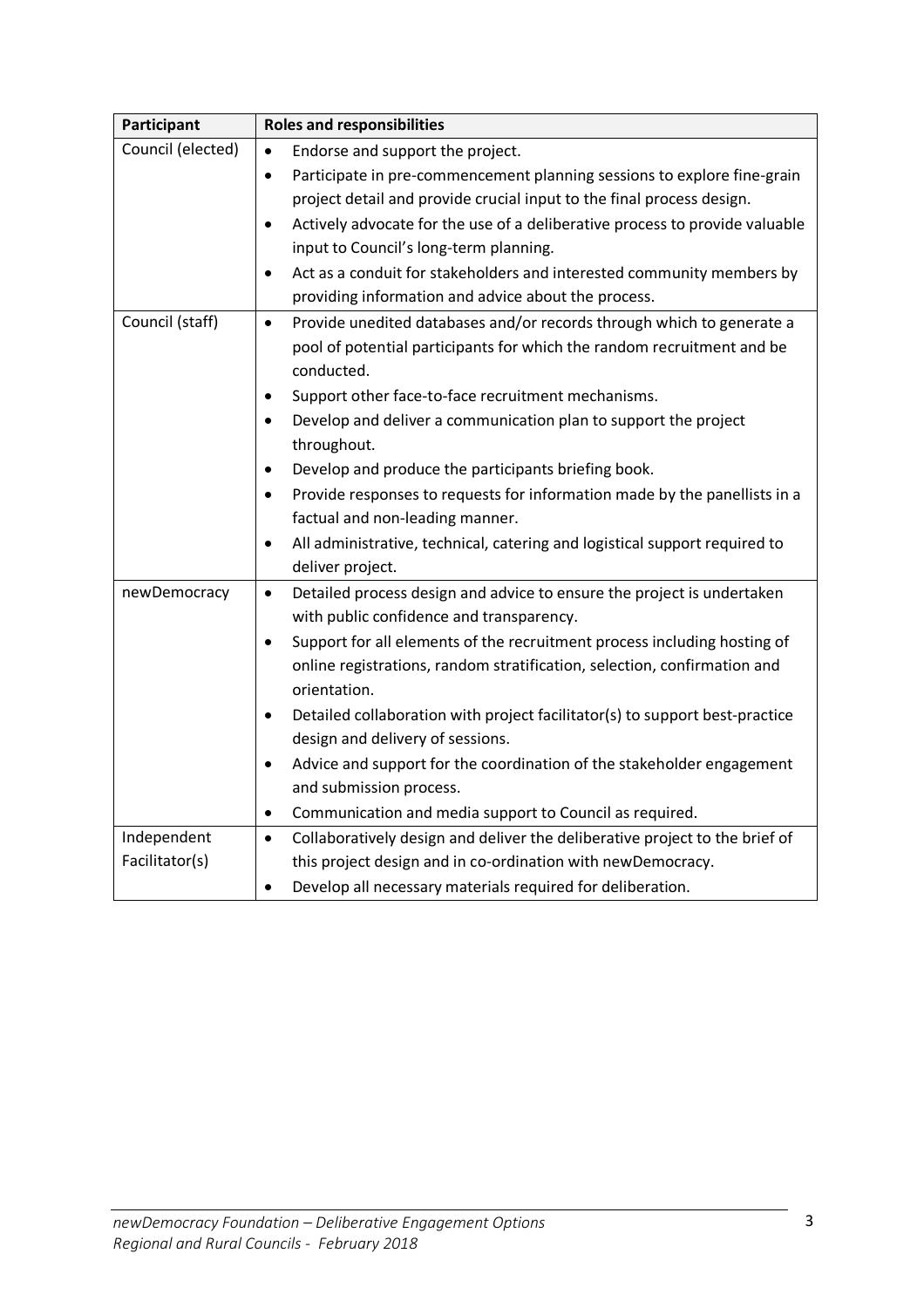| Participants     | Critically engage with and scrutinise the information provided by Council,<br>$\bullet$ |
|------------------|-----------------------------------------------------------------------------------------|
|                  | presenters, submitters and other participants to reach consensus (or                    |
|                  | group consent) positions on the remit/options given.                                    |
|                  | Reflect openly, honestly and broadly as a local resident, taking into<br>$\bullet$      |
|                  | consideration personal life experiences, gained knowledge and the                       |
|                  | perspectives of the whole community to contribute to the deliberative                   |
|                  | process.                                                                                |
|                  | Be respectful of the group and collaborate with other participants                      |
|                  | fulsomely and with integrity.                                                           |
|                  | Liaise with Council and newDemocracy before speaking with the media<br>$\bullet$        |
|                  | about the project.                                                                      |
|                  | Attend the two, day sessions and participate in self-directed and<br>$\bullet$          |
|                  | collaborative inquiry and activities outside the meetings.                              |
| Stakeholders,    | Provide solutions or responses and nominate a diverse range of speakers<br>$\bullet$    |
| submitters,      | and information source for the consideration of the participants in                     |
| expert witnesses | deliberation.                                                                           |
| and other        | Explain other issues, ideas and proposals in a clear manner to assist the<br>$\bullet$  |
| presenters       | panel in their deliberations.                                                           |
|                  | Summarise existing evidence and provide a viewpoint or experience in<br>٠               |
|                  | relation to this evidence; and where advocating a position, disclose any                |
|                  | personal interest or potential bias (perceived or actual).                              |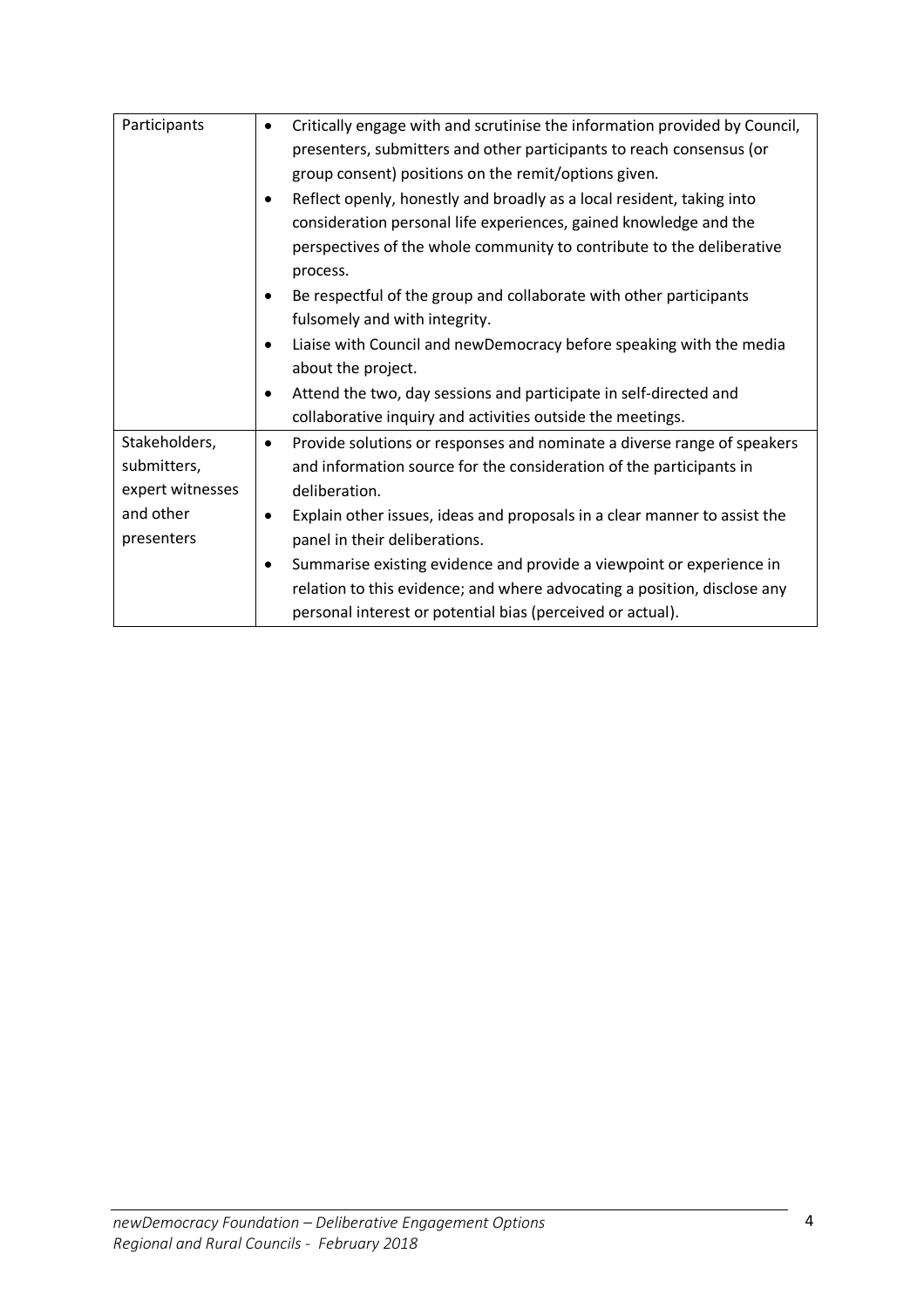## *2. Media engagement*

The role of the media in telling the story of the event is crucial and Council will be encouraged to reach out to local outlets early to outline the project. This should be continued throughout the project, with an emphasis on sharing the experience and processes being undertaken. It is also important that the Mayor and Councillors visibly endorse the process at the outset before any results are known. Prior projects demonstrate that those willing to take the risk at the outset of very publicly agreeing to listen to any result earn greater scope for action when the recommendations are presented.

A thorough communications plan should be developed and agreed prior to commencement in order to best support the project throughout every phase of operation. This is critical for the project and due consideration needs to be given to ensuring it can be adequately resourced.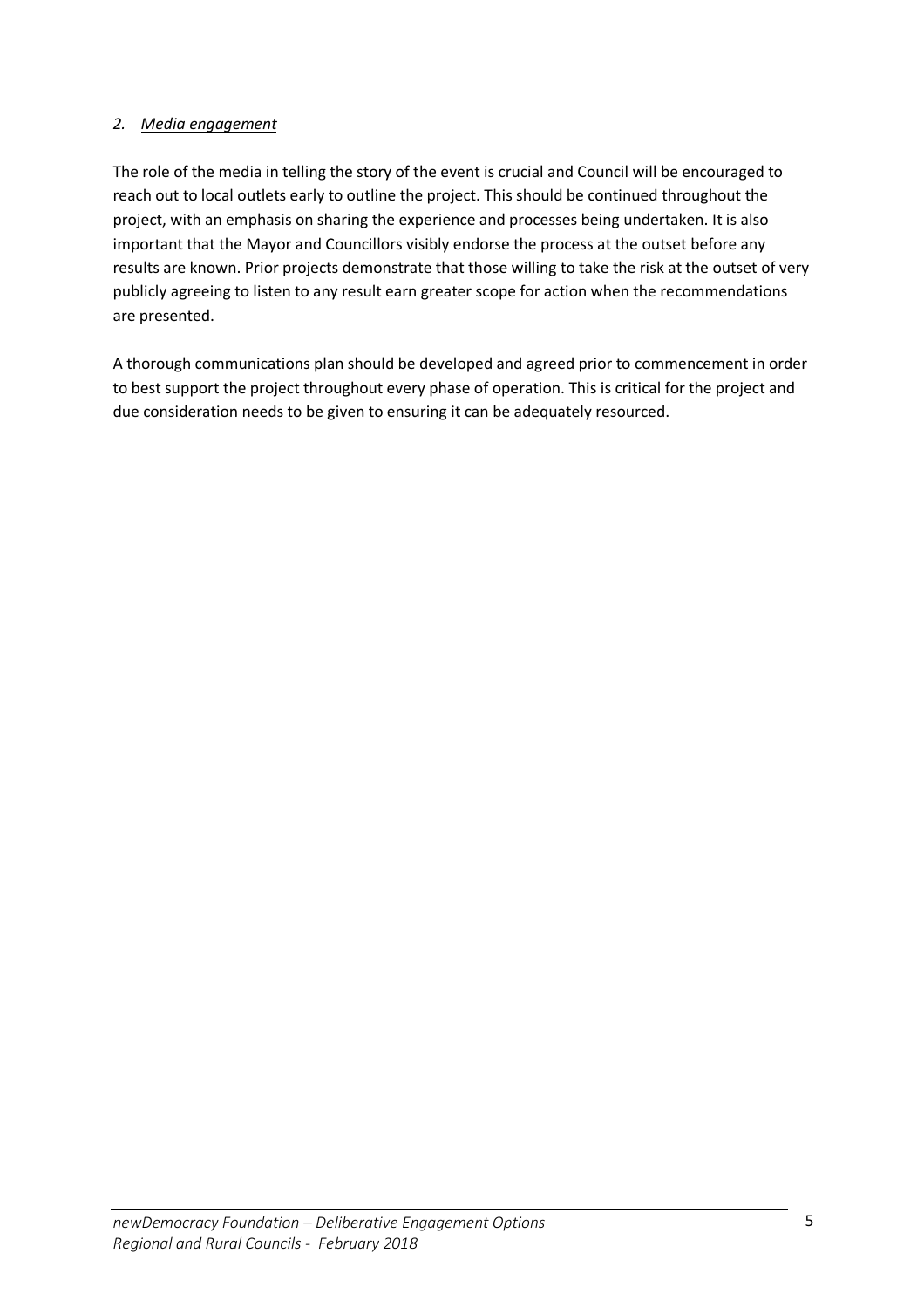## *3. Costing Estimate*

This process has been designed to be the lowest possible cost while still maintaining deliberative and operational integrity. The key costs, as outlined below, include the retainment of a skilled deliberative democracy experienced facilitator and the participant per diems.

newDemocracy provides this design and advisory support free of charge.

| DIRECT COSTS                   |                |                                                 |
|--------------------------------|----------------|-------------------------------------------------|
| Item                           | Cost           | <b>Notes</b>                                    |
| Printing and distribution      | \$2,000        | Allows for production of jury briefing material |
|                                |                | and limited amount of recruitment and           |
|                                |                | supporting materials.                           |
| Database access costs          | \$0            | Assumes Council compilation and provision.      |
| Face-to-face recruitment costs | \$0            | Assumes Council can waive any fees which        |
|                                |                | would otherwise be associated with temporary    |
|                                |                | stalls or similar.                              |
| Participant per diems          | \$6,000-10,000 | 30-50 participants x \$200 pp.                  |
| Facilitator                    | [9 days at     | This is an estimate only and may vary slightly  |
|                                | Council        | given the unique nature of this process design: |
|                                | agreed rate]   | as a guide we have allowed for 4 days           |
|                                |                | facilitation, 4 days planning and 4 days for    |
|                                |                | workshop component                              |
| Catering                       | \$3,000-5,000  | 30-50 x 2 days x \$50pppd.                      |
| Venue hire                     | \$0            | Assumes Council venues (with AV capability and  |
|                                |                | table rounds) are available.                    |
| newDemocracy expenses          | \$0            | Support provided pro-bono.                      |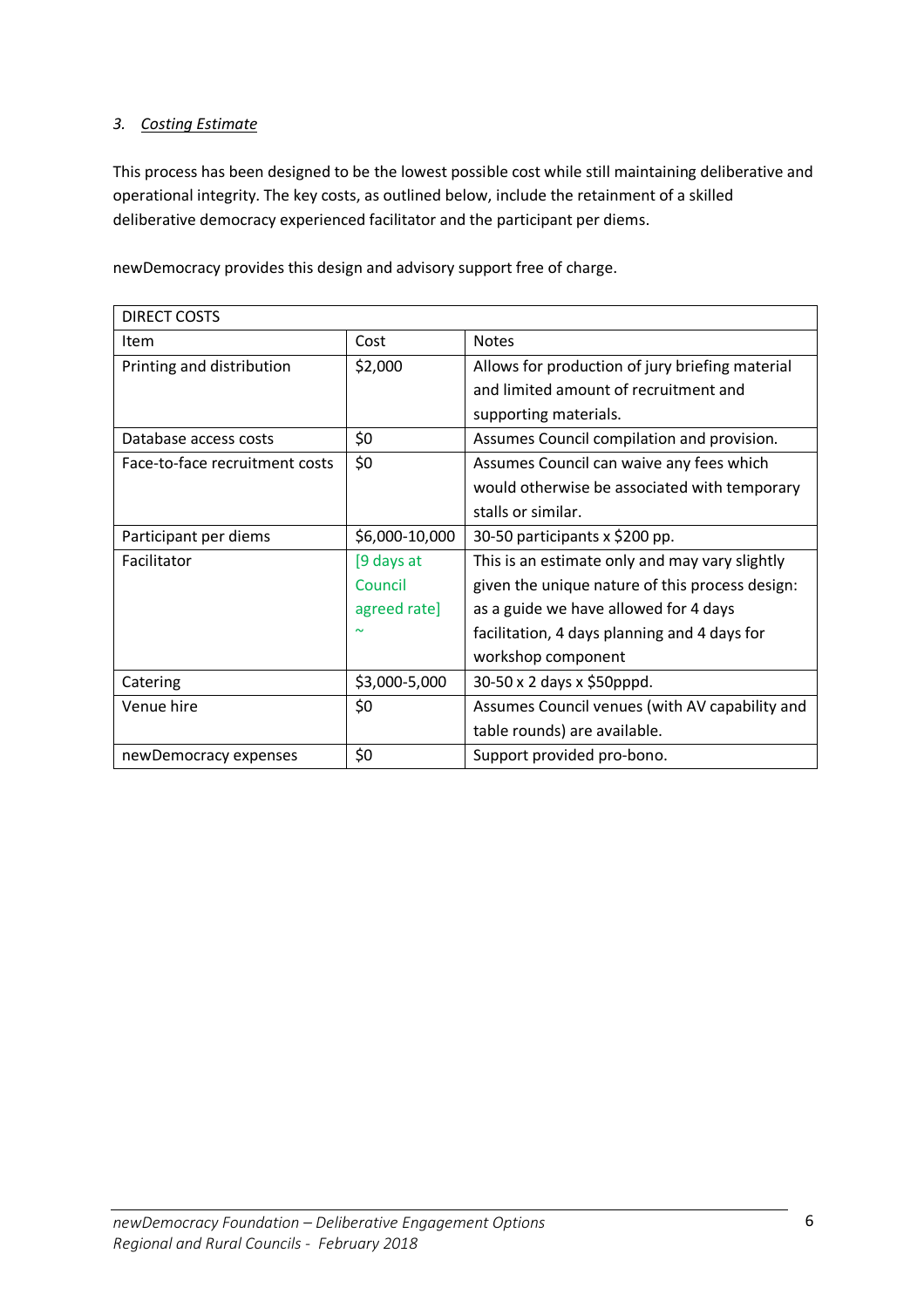## *4. Tasks and Milestones*

| Stage     | <b>Stage outline</b>                                                                                                                   |  |  |
|-----------|----------------------------------------------------------------------------------------------------------------------------------------|--|--|
| Pre-Event | <b>Design, Preparation and Recruitment</b>                                                                                             |  |  |
| Stage 1   | Council and newDemocracy agree and approve necessary materials and decisions. newDemocracy advises on recruitment of the               |  |  |
|           | Participants and Facilitator. Participants receive their information kits and insight into the process. Stakeholder Reference Group is |  |  |
| 10 weeks  | established and nominate their speakers.                                                                                               |  |  |
| prior     |                                                                                                                                        |  |  |
|           | 1. Kick off                                                                                                                            |  |  |
|           | Recruit facilitator(s)<br>a.                                                                                                           |  |  |
|           | Finalise contracts (including their publication)<br>b.                                                                                 |  |  |
|           | Review outcomes from engagement to date<br>$\mathsf{c}$ .                                                                              |  |  |
|           | Agree timeframes, milestones and responsibilities<br>d.                                                                                |  |  |
|           | Recruitment process agreed and approved<br>e.                                                                                          |  |  |
|           | Finalise venue bookings                                                                                                                |  |  |
|           | Finalise Stakeholder Reference Group target membership (SRG)                                                                           |  |  |
|           | First draft of information kit (contents, structure, etc. for comment)<br>h.                                                           |  |  |
| Pre-Event | <b>Start recruitment</b><br>2.                                                                                                         |  |  |
| Stage 2   | Invite design and approval<br>a.                                                                                                       |  |  |
|           | Council announcement<br>$h_{\cdot}$                                                                                                    |  |  |
| 8 weeks   | SRG invitations sent (concurrent with announcement: this document to accompany it)<br>c.                                               |  |  |
| prior     | Information kit production and approval - completed 4 weeks prior to Day 1<br>d.                                                       |  |  |
|           | Invitation distribution - completed 6 weeks before Day 1<br>e.                                                                         |  |  |
|           | Stakeholder workshops<br>t.                                                                                                            |  |  |
|           | SRG meetings<br>g.                                                                                                                     |  |  |
|           | SRG speaker nomination<br>h.                                                                                                           |  |  |
|           | Conclude RSVP period for participation - 3 weeks prior to Day 1                                                                        |  |  |
|           |                                                                                                                                        |  |  |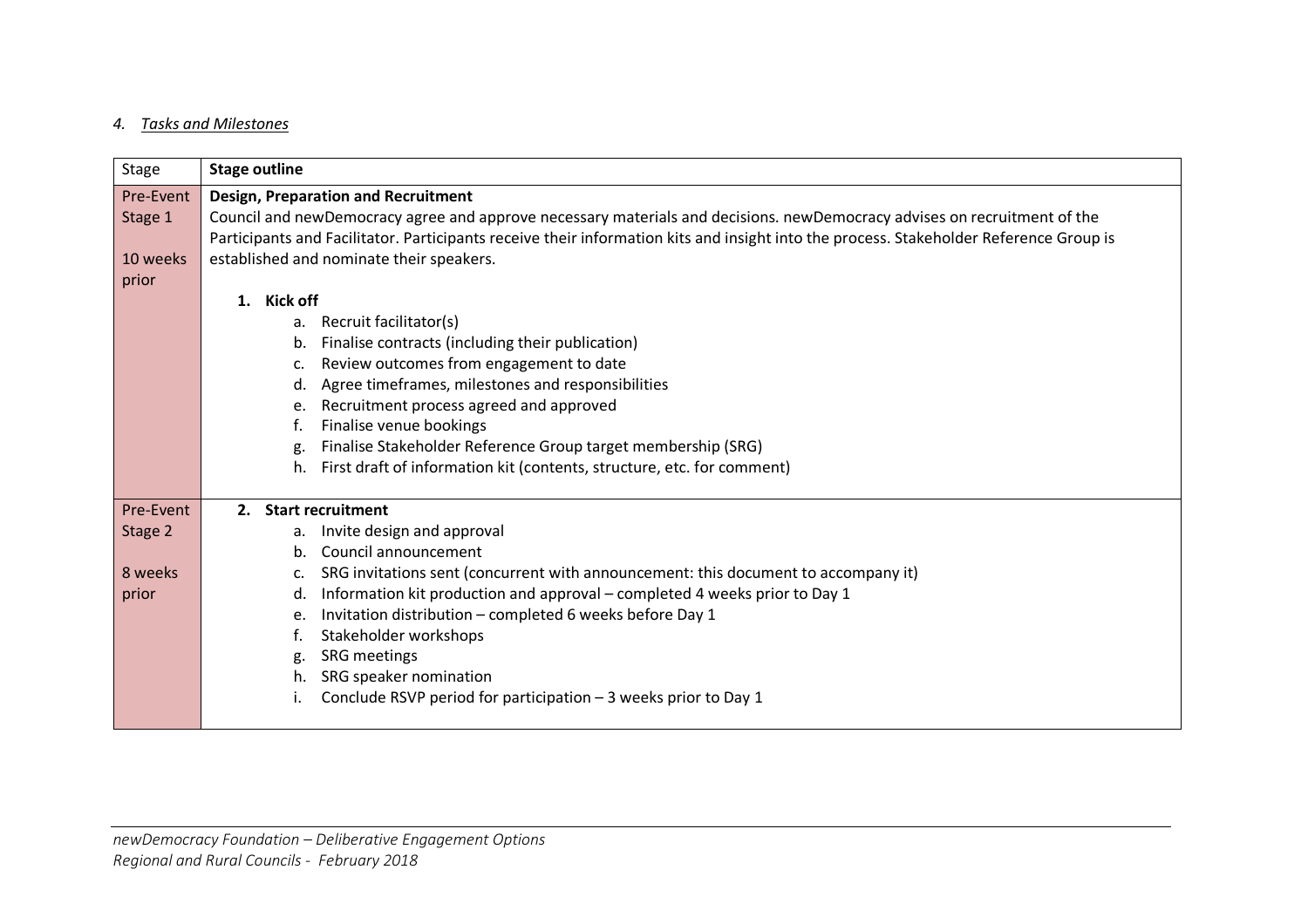| <b>Stage outline</b>                                                                                                                                                                                                                                                         |  |  |
|------------------------------------------------------------------------------------------------------------------------------------------------------------------------------------------------------------------------------------------------------------------------------|--|--|
| 3. Complete recruitment                                                                                                                                                                                                                                                      |  |  |
| a. Participant confirmation emails - 3 weeks prior to Day 1                                                                                                                                                                                                                  |  |  |
| b. Participant confirmation calls $-2-3$ weeks prior to Day 1                                                                                                                                                                                                                |  |  |
| Information kit distribution - 2 weeks prior to Day 1<br>c.                                                                                                                                                                                                                  |  |  |
| SRG speakers booked for Day 1<br>d.                                                                                                                                                                                                                                          |  |  |
| e. Finalise Government speakers for Day 1                                                                                                                                                                                                                                    |  |  |
|                                                                                                                                                                                                                                                                              |  |  |
| Introduction, critical thinking and principles                                                                                                                                                                                                                               |  |  |
| Participants meet for the first time, they begin walking through deliberative principles, critical thinking, and how the room will eventually<br>come to a group decision. They start their immersion in the topic by hearing from Council and SRG nominated speakers (3-4). |  |  |
|                                                                                                                                                                                                                                                                              |  |  |
| Tasks and milestones:                                                                                                                                                                                                                                                        |  |  |
| a. Exercises include: what do we know, what are our key insights, do we need any fact checking, what more do we need to know?                                                                                                                                                |  |  |
| b. Participants break into groups to discuss initial learnings, then identify further questions for speakers                                                                                                                                                                 |  |  |
| Potential inclusion of a speed-dialogue session with speakers<br>C.                                                                                                                                                                                                          |  |  |
| d. Groups share among themselves key insights and learnings - and focus on what new questions are now emerging now they have                                                                                                                                                 |  |  |
| learned more.                                                                                                                                                                                                                                                                |  |  |
| e. Participants make any fact checking requests                                                                                                                                                                                                                              |  |  |
| Close of Day 1 the group has completed their information consolidation before Day 2's work on finding agreement.<br>f.                                                                                                                                                       |  |  |
| Option consideration and common ground                                                                                                                                                                                                                                       |  |  |
| Participants finish their content dive - returning to small groups to now focus on the presented options and seek common ground.                                                                                                                                             |  |  |
| Participants begin the process of making decisions together - they identify the strongest option while at the same time developing any                                                                                                                                       |  |  |
| recommendations or original adjustments to improve their ability to find common ground.                                                                                                                                                                                      |  |  |
|                                                                                                                                                                                                                                                                              |  |  |
| a. Exercises include: What is the support for the different presented options? What are your initial recommendations and why? Is                                                                                                                                             |  |  |
| there any overlap? Are there any adjustments that could be made to improve support?                                                                                                                                                                                          |  |  |
| b. Participants begin the day mixing groups and discussing support for the presented options - with the end goal of finding a<br>common ground option.                                                                                                                       |  |  |
| c. Tasking with the question 'What needs to happen for you to support this option?' Groups work to coalesce around an option or<br>make recommendations to improve support.                                                                                                  |  |  |
|                                                                                                                                                                                                                                                                              |  |  |